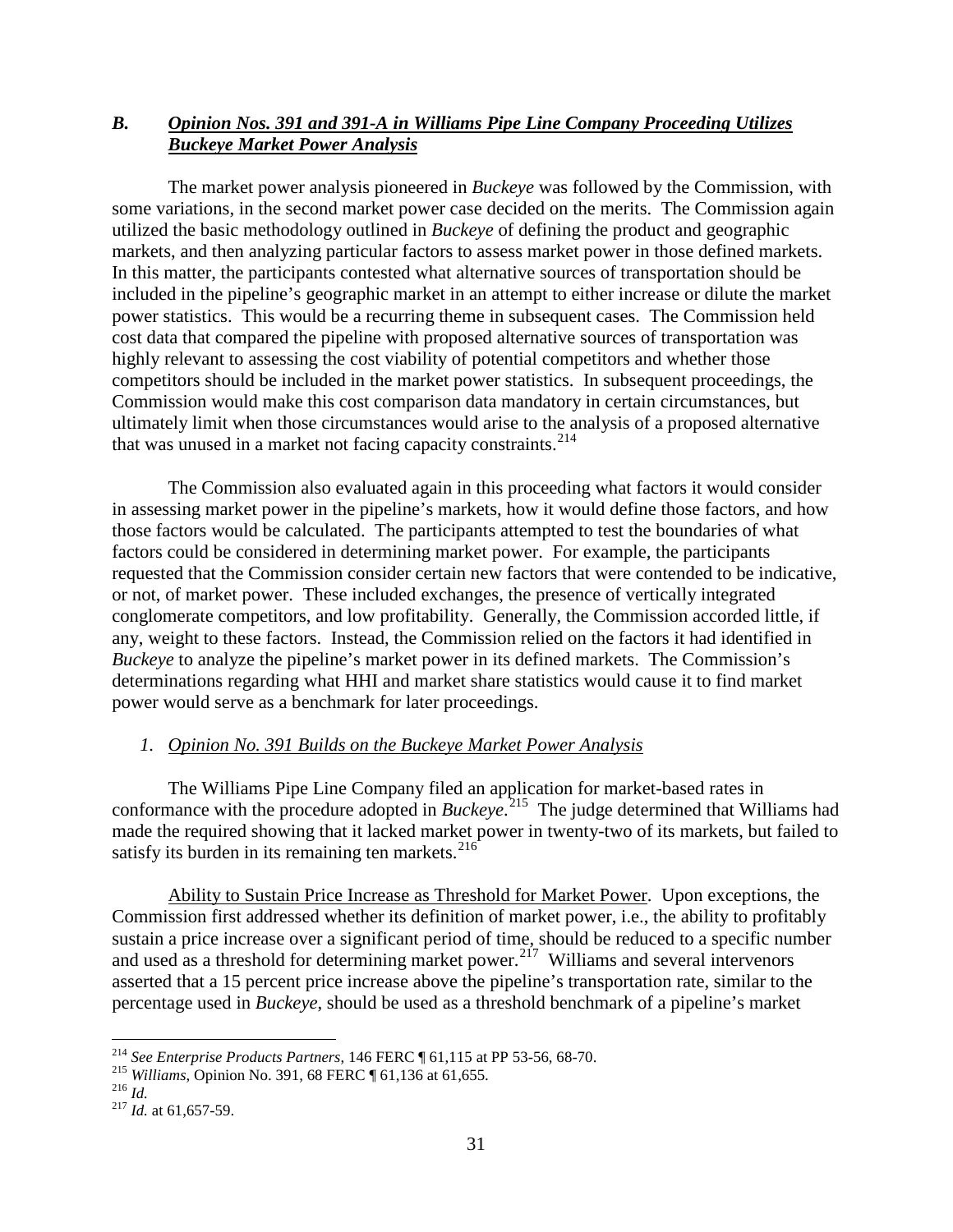power.<sup>218</sup> Trial Staff asserted that Williams had failed in its burden of proof to justify a particular benchmark because it only presented evidence on the inability to raise rates by this threshold in a few of its markets.<sup>[219](#page-1-1)</sup> The judge agreed, holding that a 15 percent price increase threshold had been studied for only three of Williams' relevant markets, and therefore, had not been sufficiently tested in the record.<sup>220</sup> Further, neither the DOJ Merger Guidelines nor the Oil Pipeline Deregulation Study had applied a particular numerical test. $^{221}$  $^{221}$  $^{221}$  And, the 15 percent definition of market power used in *Buckeye* cited by the Commission as "adequate" did not mandate that specific percentage in subsequent cases. $^{222}$ 

The Commission upheld the reasoning of the judge. $^{223}$  $^{223}$  $^{223}$  In addition, the Commission determined that the use of a specific rate increase as a threshold benchmark of market power was inappropriate. The Commission determined that the ability to sustain a rate increase does not *per se* indicate market power, "any more than the existence of competition prevents a rate increase."<sup>[224](#page-1-6)</sup> The Commission also noted that the DOJ Merger Guidelines do not require a specifically quantified price increase threshold in a market power analysis.<sup>[225](#page-1-7)</sup> The guidelines note that a test to measure whether a pipeline can profitably maintain prices above competitive levels for a significant period of time (often referred to as a SSNIP test) is only a "methodological tool" and that "mechanical application…may provide misleading answers to the economic questions."[226](#page-1-8) Instead of a mechanical application of a threshold price increase, "a great deal of judgment is involved in order to examine and weigh all factors...."<sup>[227](#page-1-9)</sup> Therefore, the Commission concluded that the judge "properly relied more on the presence or absence of competition in a given market as an indicator of the ability to sustain a rate increase in that market."<sup>[228](#page-1-10)</sup>

In later proceedings as noted above in the discussion of *Buckeye*, the Commission has used a 15 percent threshold price increase in the transportation component of the competitive rate as the range to determine if proposed alternative sources of transportation are cost competitive. [229](#page-1-11)

Geographic Market. The Commission considered in Opinion No. 391 whether the appropriate geographic markets should be origin and destination pairs that the pipeline served, often described as corridors, or, as in the *Buckeye* case, destination markets.<sup>[230](#page-1-12)</sup> The Commission would have to address this issue in later proceedings as well. Intervenor Texaco contended that corridors should be the relevant geographic markets because the rates for oil pipeline

<span id="page-1-8"></span><span id="page-1-7"></span>

<span id="page-1-9"></span>

<span id="page-1-1"></span><span id="page-1-0"></span><sup>&</sup>lt;sup>218</sup> *Id.* at 61,657.<br><sup>219</sup> *Id.* at 61,658.

<span id="page-1-6"></span><span id="page-1-5"></span>

<span id="page-1-4"></span><span id="page-1-3"></span><span id="page-1-2"></span><sup>&</sup>lt;sup>220</sup> Williams, Opinion No. 391, 68 FERC ¶ 61,136 at 61,657.<br><sup>221</sup> *Id.*<br><sup>222</sup> *Id.*<br><sup>223</sup> *Id.* at 61,658-59.<br><sup>224</sup> *Id.* at 61,658.<br><sup>225</sup> Williams, Opinion No. 391, 68 FERC ¶ 61,136 at 61,659.<br><sup>226</sup> *Id.*<br><sup>226</sup> *Id.*<br><sup>2</sup>

<span id="page-1-11"></span><span id="page-1-10"></span>

<span id="page-1-12"></span><sup>&</sup>lt;sup>230</sup> *Williams*, Opinion No. 391, 68 FERC ¶ 61,136 at 61,660-61.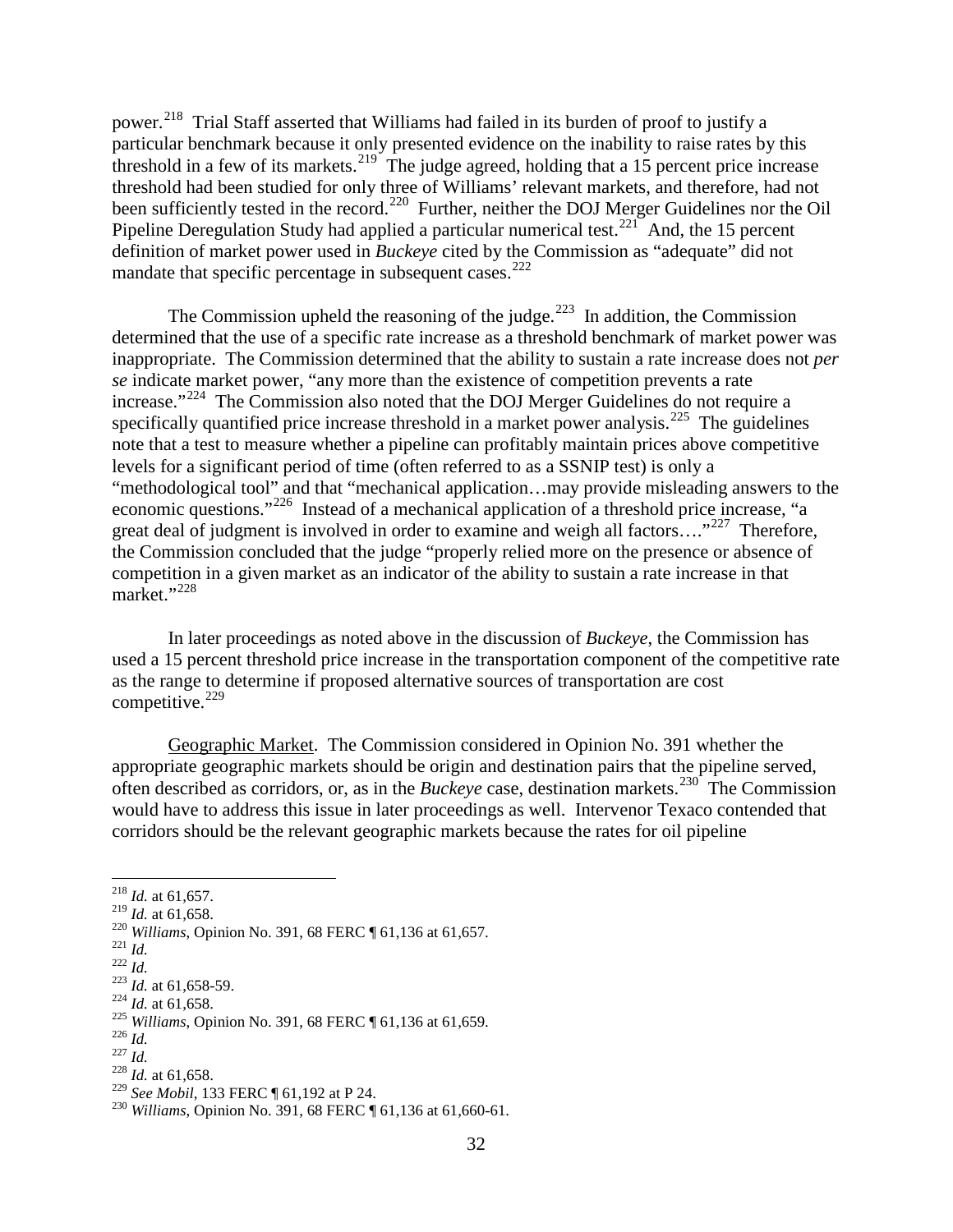transportation are stated in terms of receipt points and delivery points.<sup>[231](#page-2-0)</sup> Further, even if a destination market has unused capacity, that is irrelevant to a shipper who has only one option to ship from its origin to a particular destination.<sup>[232](#page-2-1)</sup> Williams, the Association of Oil Pipelines, and Trial Staff supported the use of BEA destination markets.<sup>233</sup> Staff contended that the use of corridors would result in the analysis of "literally...thousands of corridors."<sup>[234](#page-2-3)</sup>

The Commission rejected the request to adopt origin and destination corridors as the relevant geographic markets. The Commission reasoned that the real economic concern of shippers was not whether its petroleum products traveled between specific locations via pipeline, but the delivered price of the product in the destination market.<sup>235</sup> Further, focusing on pipeline corridors would eliminate competitive suppliers that did not provide services over the particular corridor, but still supplied product to destination markets.<sup>[236](#page-2-5)</sup> The Commission ultimately held, consistent with *Buckeye*, that the geographic markets were the pipeline's destination BEAs, although the Commission qualified this determination as "limited to this case."<sup>[237](#page-2-6)</sup>

Alternative Sources of Transportation. The Commission was also confronted with an issue it would have to address numerous times in later proceedings, i.e., what alternative supply sources should be considered in calculating the market power statistics. In this proceeding, the Commission addressed the extent to which barges, refineries, trucking capacity, private pipelines, and pipelines running through the market but without terminals could be considered. The Commission agreed that private pipelines should be considered because "the ultimate customers in destination markets have the option of purchasing product that is delivered from these pipelines."[238](#page-2-7) Pipelines without terminals in the market should be considered where construction of a terminal could likely "occur with economic success."[239](#page-2-8) The Commission recognized that the requirement to show "economic success" was "somewhat inexact."<sup>[240](#page-2-9)</sup> But, it found it was appropriate, and cited the DOJ's Merger Guidelines for factors to consider in making the assessment (e.g., timeliness, likelihood, magnitude of the entry, and character and scope of the entry).  $241$ 

The Commission accepted the judge's determinations to include barges and refineries in the calculation of market share and HHI to the extent those sources could serve a particular market.<sup>[242](#page-2-11)</sup> For truck-delivered capacity, the judge determined it should be included to the extent trucks can effectively carry products into the BEA, and found trucks were only cost-competitive at a range of 65 to 70 miles.<sup>243</sup> The Commission rejected a specific mechanical mileage limit.<sup>[244](#page-2-13)</sup>

<span id="page-2-13"></span><span id="page-2-12"></span><span id="page-2-11"></span><span id="page-2-10"></span><span id="page-2-9"></span><span id="page-2-8"></span><span id="page-2-7"></span><span id="page-2-6"></span><span id="page-2-5"></span><span id="page-2-4"></span><span id="page-2-3"></span><span id="page-2-2"></span><span id="page-2-1"></span><span id="page-2-0"></span><sup>231</sup> *Id.* at 61,660.<br><sup>232</sup> *Id.*<br><sup>235</sup> *Id.* at 61,660-61.<br><sup>236</sup> *Williams*, Opinion No. 391, 68 FERC ¶ 61,136 at 61,661.<br><sup>236</sup> *Id. at 61,667.*<br><sup>238</sup> *Id.* at 61,667.<br><sup>239</sup> *Id* <sup>240</sup> *Id.* at 61,667.<br><sup>241</sup> *Williams*, Opinion No. 391, 68 FERC ¶ 61,136 at 61,667.<br><sup>242</sup> *Id.* at 61,668-69.<br><sup>243</sup> *Id.* at 61,668-69.<br><sup>244</sup> *Id.* at 61,669-70.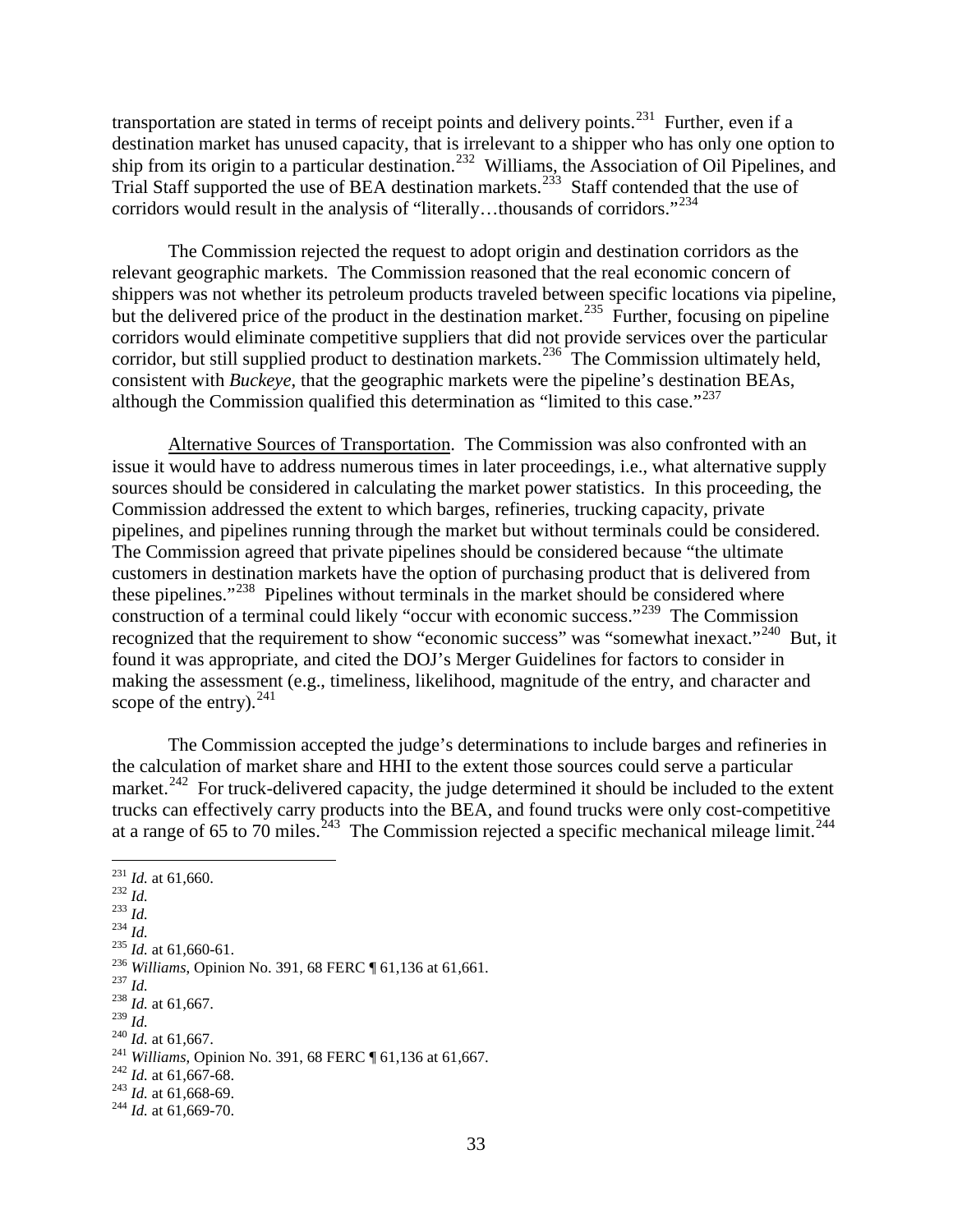Like barges and refineries the Commission found that truck-delivered capacity should be included to the extent the evidence established they could actually serve the particular market in question.<sup>[245](#page-3-0)</sup> The Commission found that including or excluding external sources from a BEA based on a mechanical mileage limit failed to take into consideration the actual economic ability to compete in a particular BEA or serve the major population centers in a BEA.<sup>[246](#page-3-1)</sup> The Commission found that in the case of some of the larger BEAs, "truck hauls of approximately 100 miles from the BEAs may constitute viable competition in certain instances."<sup>[247](#page-3-2)</sup>

Market Concentration and HHI. The Commission in Opinion No. 391 presented a detailed analysis of the components of HHI and its application as a threshold screening device. The judge adopted an initial HHI screen of 2500, finding that markets above 2500 were likely uncompetitive and subjecting more careful scrutiny to markets with HHIs less than  $2500$ .<sup>[248](#page-3-3)</sup> The Commission found that "the ALJ's decision to use an HHI value of 2500 as an initial screen to be adequate in this case in light of his examination of other factors."<sup>[249](#page-3-4)</sup> The Commission emphasized, however, that it had carefully scrutinized all contested markets regardless of the initial HHI. "[C]hoosing any single HHI value as a threshold for screening markets is much less important than carefully weighing…all relevant factors that might contribute to or detract from market power."<sup>[250](#page-3-5)</sup> Therefore, the Commission accepted the 2500 HHI screen as a concept to organize the inquiry into different markets, but subjected all the contested markets to a thorough evaluation of all relevant factors, including HHI. This would be important for the ultimate determination and reflective of the process in later cases, as the Commission recalculated the HHI in numerous markets after concluding that certain alternative sources of transportation should, or should not, be included in the calculation.

The Commission then analyzed the proper calculation of HHIs, including whether the market share used in calculating HHIs should be based on delivery or capacity data. The judge determined that transportation capacity would serve as the basis for calculating market shares, as opposed to the actual deliveries by the relevant participants into the market as was done in *Buckeye*. [251](#page-3-6) The judge based his decision on the availability of capacity data and the absence of complete delivery data.<sup>[252](#page-3-7)</sup> Further, the judge cited the lack of an absolute policy of requiring delivery based market shares in *Buckeye*. [253](#page-3-8) Acknowledging the "inherent imprecision" in using capacity data because it may be significantly higher than actual demand within a market, the judge "stated that such data could be modified to conform to known consumption...."<sup>[254](#page-3-9)</sup>

The Commission agreed, finding that even though the use of capacity data could result in imprecision "a market power analysis in general is not an exact calculation…."[255](#page-3-10) The

<span id="page-3-7"></span>

<span id="page-3-1"></span><span id="page-3-0"></span><sup>&</sup>lt;sup>245</sup> *Id.* <sup>246</sup> *Williams*, Opinion No. 391, 68 FERC ¶ 61,136 at 61,669-70.<br><sup>247</sup> *Id.* at 61,676.<br><sup>248</sup> *Id.* at 61,661-63, 61,675-76.<br><sup>249</sup> *Id.* at 61,663.

<span id="page-3-2"></span>

<span id="page-3-3"></span>

<span id="page-3-6"></span><span id="page-3-5"></span><span id="page-3-4"></span><sup>&</sup>lt;sup>250</sup> *Id.* at 61,676.<br>
<sup>251</sup> *Williams*, Opinion No. 391, 68 FERC ¶ 61,136 at 61,663.<br>
<sup>252</sup> *Id.*<br>
<sup>254</sup> *Id.* 255 *Id.* at 61,664.

<span id="page-3-9"></span><span id="page-3-8"></span>

<span id="page-3-10"></span>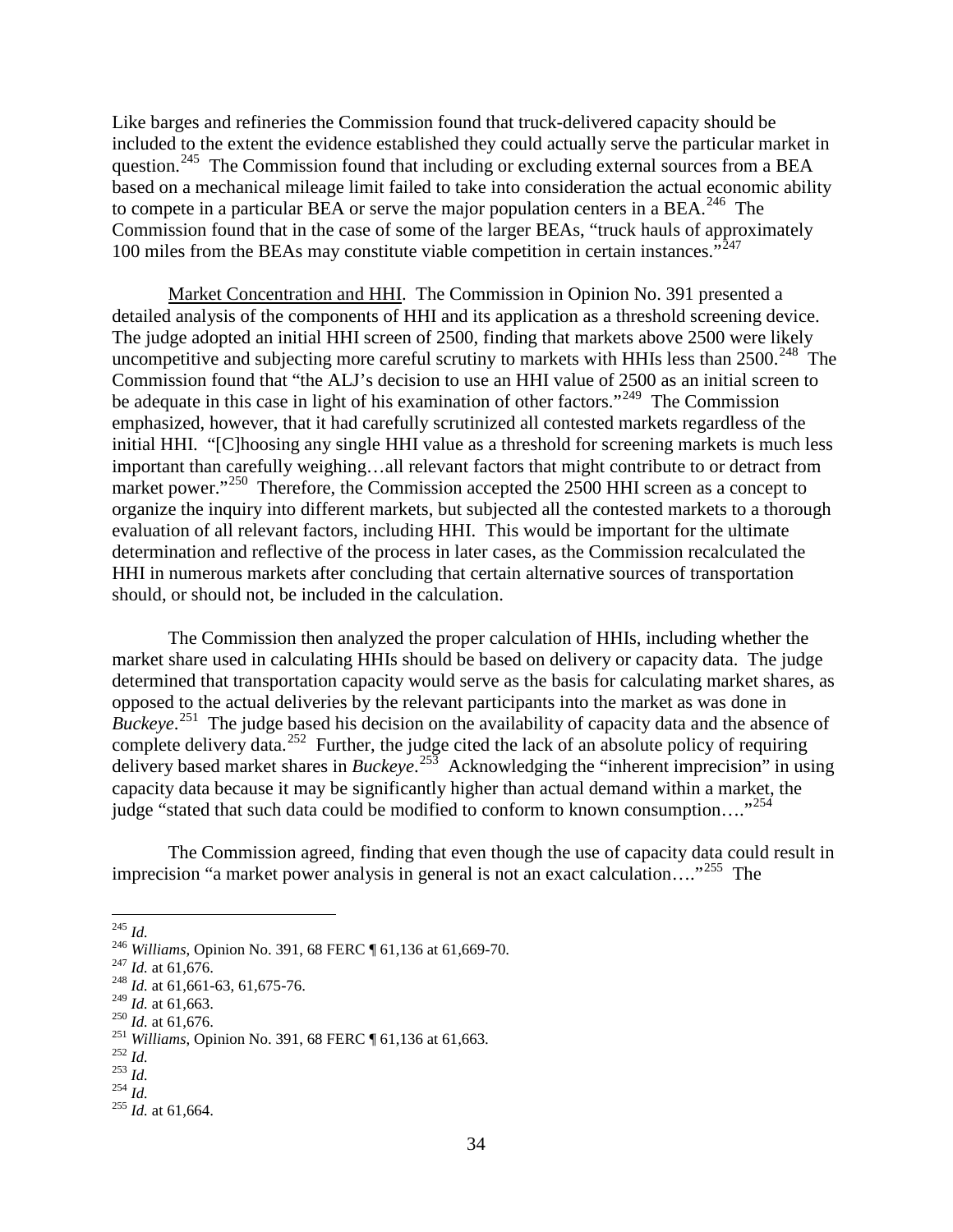Commission also found support from the DOJ Merger Guidelines' reliance on capacity shares when the product is homogenous. The rationale articulated was that market shares based on actual deliveries is more appropriate when firms' products are chosen based on their differentiated characteristics, but when products are similar, the ability to supply capacity most effectively distinguishes between firms.<sup>[256](#page-4-0)</sup>

The Commission also affirmed the judge regarding the proper method to calculate capacity in determining market share in HHIs. The shippers requested the use of total physical capacity of all internal sources, while the pipeline requested the inclusion of certain external sources to the BEAs and trimmed down certain market participants' capacity to reflect their shares of actual consumption.<sup>[257](#page-4-1)</sup> The Commission and the judge accepted the testimony of the Trial Staff witness that proposed a middle ground of "effective" capacity, which used the capacity of the participant source or total consumption, whichever was smaller, as that participant's capacity number to be used to determine the market power statistics.<sup>258</sup> This finding would serve as the basis for the Commission's effective capacity method for calculating capacity based market share and HHI statistics in later proceedings.

Interestingly, the judge decided, and no one contested, that actual deliveries by the applicant pipeline and alternative sources was the appropriate way to determine market share when considered as a standalone factor, even though capacity was used to calculate market share when determining the HHI.<sup>259</sup> The judge found that this variation was a good check and balance on the use of capacity data in the calculation of market share in determining  $HHI<sup>260</sup>$  $HHI<sup>260</sup>$  $HHI<sup>260</sup>$  In effect, this ensures that capacity data, which may not account for actual demand in a market, and delivery data, which may not account for the ability to increase supply in response to an increase in price, will both be included in the market power statistics in some form. This check and balance between capacity and delivery data in calculating market share for HHI and as a stand-alone metric would later be adopted by the Commission.<sup>[261](#page-4-5)</sup>

Exchanges. Moving from HHIs, the Commission also accepted the judge's refusal to accord much weight to exchanges. Exchanges are not new barrels of petroleum product, but merely the transfer of ownership of the product at a specific location.<sup>262</sup> Noting that the capacity for exchanges was included in the capacity based market share calculation of HHIs, the Commission found "[t]he potential for double counting exists where the capacity is included in the HHI and then the exchange which utilizes that capacity is again…considered a mitigating factor." $^{3263}$  $^{3263}$  $^{3263}$ 

Presence of Vertically Integrated Conglomerates as Competition. Williams also contended that the presence of large vertically integrated companies with pipeline affiliates

<span id="page-4-1"></span><span id="page-4-0"></span><sup>&</sup>lt;sup>256</sup> *Williams*, Opinion No. 391, 68 FERC ¶ 61,136 at 61,665.<br><sup>257</sup> *Id.* at 61,6671.<br><sup>258</sup> *Id.* at 61,665-66, 61,665 n.57.<br><sup>259</sup> *Id.* at 61,671.

<span id="page-4-2"></span>

<span id="page-4-5"></span>

<span id="page-4-4"></span><span id="page-4-3"></span><sup>&</sup>lt;sup>260</sup> *Id.*<br><sup>261</sup> *See* Order No. 572, FERC Stats. & Regs. ¶ 31,007 at 31,192; 18 C.F.R. § 348.1(c)(7).<br><sup>262</sup> *Williams*, Opinion No. 391, 68 FERC ¶ 61,136 at 61,673.<br><sup>263</sup> *Id.* at 61,672-73.

<span id="page-4-6"></span>

<span id="page-4-7"></span>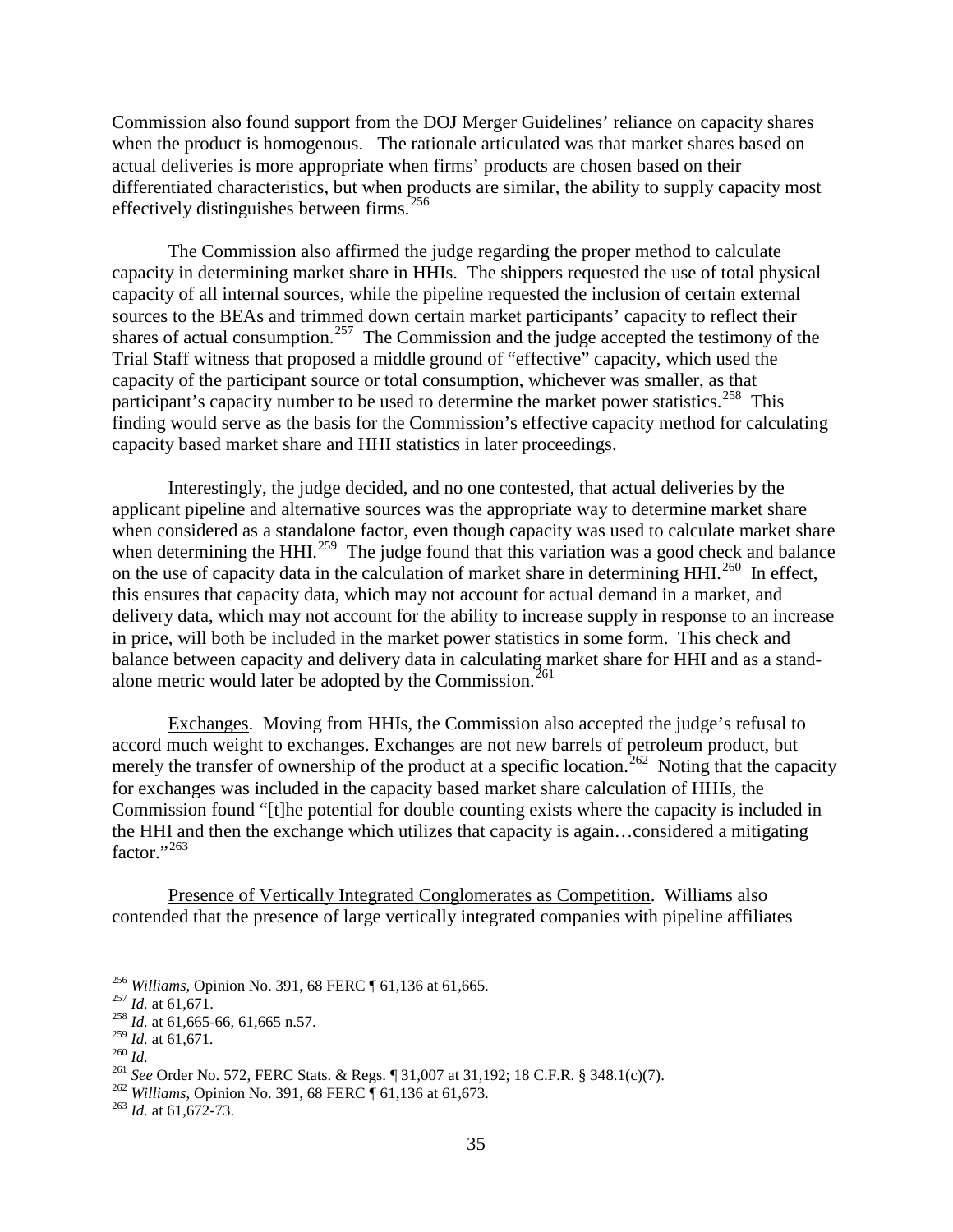within its markets justified a finding of a lack of market power.<sup>264</sup> Williams contended these companies enjoyed an inherent competitive advantage by being able to transport refined products at cost. The Commission rejected the contention that this factor alone justified a finding of a lack of market power because it was unsupported in the record.<sup>[265](#page-5-1)</sup>

Low Profitability. Likewise, the Commission was not convinced that Williams' "low profitability" was indicative of a lack of market power.<sup>266</sup> The Commission did not discuss this contention in detail , except to provide that "[t]he mere fact that evidence of supra normal or unreasonably high profits is relevant to determining the existence of market power does not mean that a firm's failure to earn its allowed rate of return proves it lacks market power."<sup>[267](#page-5-3)</sup>

Excess Capacity. Finally, the Commission found that the importance of excess capacity lies not in a particular mathematical number, but in its relative magnitude in comparison to other BEAs. Williams contended that excess capacity should be measured by some absolute numerical threshold, not in terms of the excess capacity number in relation or comparison to other markets.<sup>268</sup> Williams also contended excess capacity should have been given more weight in the analysis.<sup>[269](#page-5-5)</sup> Intervenor Total and Trial Staff asserted that the judge gave more than adequate weight to excess capacity.<sup>[270](#page-5-6)</sup> In addition, Total contended that Williams' excess capacity calculation was flawed because it had failed to subtract capacity that was committed to other BEAs along its pipeline route.<sup>271</sup> Instead, Williams assumed its full pipeline capacity was available to serve each BEA it traversed.<sup>[272](#page-5-8)</sup>

The Commission found that when analyzing excess capacity it should be adjusted to take into account deliveries committed to other markets.<sup>273</sup> In addition, simple statistical comparisons between markets based on physical capacity was insufficient to understand the impact of excess capacity because of the distinction between physical capacity availability and the potential to increase market deliveries.<sup>[274](#page-5-10)</sup> This is because the ability to increase market deliveries is also related to price fluctuations and other economic factors.<sup>275</sup> Therefore, the Commission directed a comparative analysis of excess capacity that relied on judgment, not straight statistical comparisons.<sup>[276](#page-5-12)</sup> The Commission determined that the judge had properly carried out that analysis. [277](#page-5-13)

Analysis of Particular Markets. In Opinion No. 391, the Commission found that of Williams' thirty-two markets it lacked market power in thirteen and had market power in

<span id="page-5-8"></span>

<span id="page-5-10"></span><span id="page-5-9"></span>

<span id="page-5-3"></span><span id="page-5-2"></span>

<span id="page-5-1"></span><span id="page-5-0"></span><sup>&</sup>lt;sup>264</sup> *Id.* at 61,674.<br><sup>266</sup> *Id.* at 61,675.<br><sup>267</sup> *Williams*, Opinion No. 391, 68 FERC ¶ 61,136 at 61,675.<br><sup>268</sup> *Id.* at 61,674.<br><sup>269</sup> *Id* 

<span id="page-5-7"></span><span id="page-5-6"></span><span id="page-5-5"></span><span id="page-5-4"></span><sup>&</sup>lt;sup>270</sup> *Id.*<br>
<sup>271</sup> *Id.*<br>
<sup>272</sup> Williams, Opinion No. 391, 68 FERC ¶ 61,136 at 61,674.<br>
<sup>273</sup> *Id.*<br>
<sup>275</sup> *Id.*<br>
<sup>275</sup> *Id.*<br>
<sup>276</sup> *Id.*<br>
<sup>276</sup> *Id.*<br>
<sup>276</sup> *Id.*<br>
<sup>276</sup> *Id.*<br>
<sup>276</sup> *Id.*<br>
<sup>276</sup> *Id.* 

<span id="page-5-11"></span>

<span id="page-5-13"></span><span id="page-5-12"></span>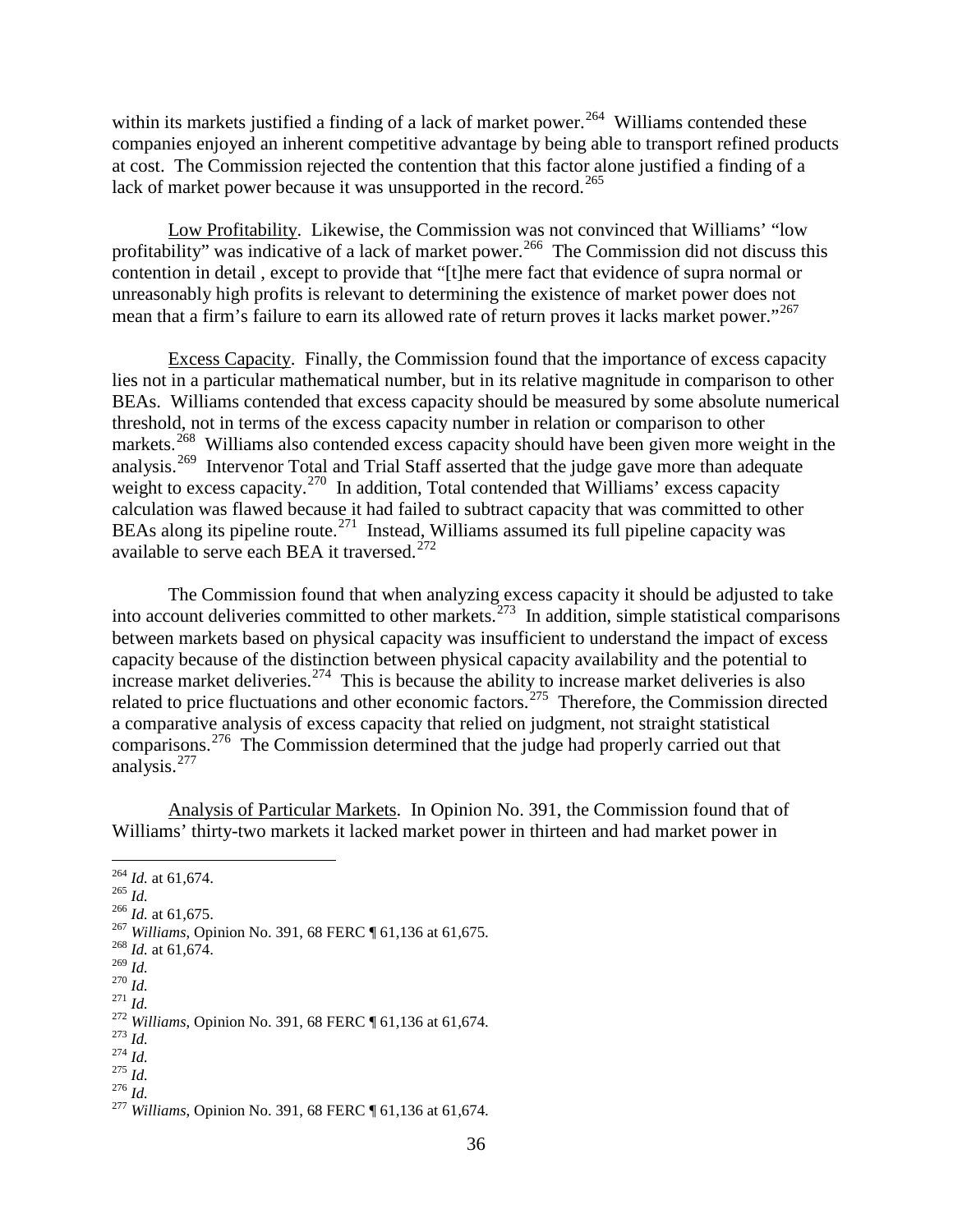nineteen.<sup>[278](#page-6-0)</sup> In reversing the judge and finding market power, the Commission generally found that the inclusion of certain external sources in the market share and HHI calculations was improper. The Commission would then recalculate the HHIs and market share excluding the improper external sources, and find them excessive without offsetting circumstances. For example, in the Eau Claire BEA, the Commission eliminated two external sources, which based on the record were too far from the BEA (196 miles) or had no viable terminals to serve the market.<sup>[279](#page-6-1)</sup> The recalculated HHI of 3000 coupled with a 59 percent delivery based market share indicated market power, and finding no offsetting circumstances in the record, concluded Williams failed in its burden to show a lack of market power.<sup>[280](#page-6-2)</sup>

Similarly, in sustaining the judge's determinations that Williams had market power, the Commission typically found market shares close to 50 percent and HHIs above 2500. The Commission rejected Williams' contentions that certain alternative supplies were sufficient to offset those market power statistics. The Commission reasoned that those alternative supplies were either properly excluded because they were too far from the BEA to serve as viable alternatives, or were already included in the HHI and market share calculations.<sup>281</sup> In the Duluth BEA for example, Williams contended that certain internal and external alternative transportation sources were evidence of its lack of market power. The Commission determined that Williams' proposed alternatives were insufficient to offset its 60 percent market share and HHI of 2500 given that those alternatives were already factored into the market share and HHI calculations.[282](#page-6-4)

In sustaining the judge's determinations of a lack of market power, the Commission generally found that the external sources included were appropriate, HHIs below or near 2500, and market shares less than 50 percent. For example, in the Minneapolis/St. Paul BEA, the shippers contested the inclusion of certain external sources in the market share and HHI calculations.[283](#page-6-5) The Commission found they were properly included and coupled with a market share of 35 percent and the presence of viable competitors, the Commission found Williams lacked market power even with an HHI over 2500.<sup>[284](#page-6-6)</sup>

Therefore, generally, the Commission found that an HHI over 2500, a market share of close to 50 percent, or some combination thereof, without mitigating circumstances, was sufficient evidence to establish market power.<sup>[285](#page-6-7)</sup> However, as noted above, the Commission

- 
- 
- <span id="page-6-4"></span>

- Topeka (HHI 3333; market share 46 percent);
- Duluth (HHI above 2500; 60 percent market share);
- Rochester (HHI above 2500; 60 percent market share);
- Sioux City (HHI above 2500; market share 51 percent);
- Omaha (HHI 2786; market share 46 percent);

<span id="page-6-0"></span><sup>&</sup>lt;sup>278</sup> *Id.* at 61,675-86.<br><sup>279</sup> *Id.* at 61,679.

<span id="page-6-3"></span><span id="page-6-2"></span><span id="page-6-1"></span><sup>&</sup>lt;sup>280</sup> *Id.* at 61,679.<br><sup>281</sup> *Id.* at 61,682-85.<br><sup>282</sup> *Williams*, Opinion No. 391, 68 FERC ¶ 61,136 at 61,683.<br><sup>283</sup> *Id.* at 61,682.<br><sup>284</sup> *Id* 

<span id="page-6-5"></span>

<span id="page-6-7"></span><span id="page-6-6"></span><sup>&</sup>lt;sup>285</sup> Viewed from a purely market share and market concentration perspective, the Commission found that Williams had significant market power in the following BEA markets: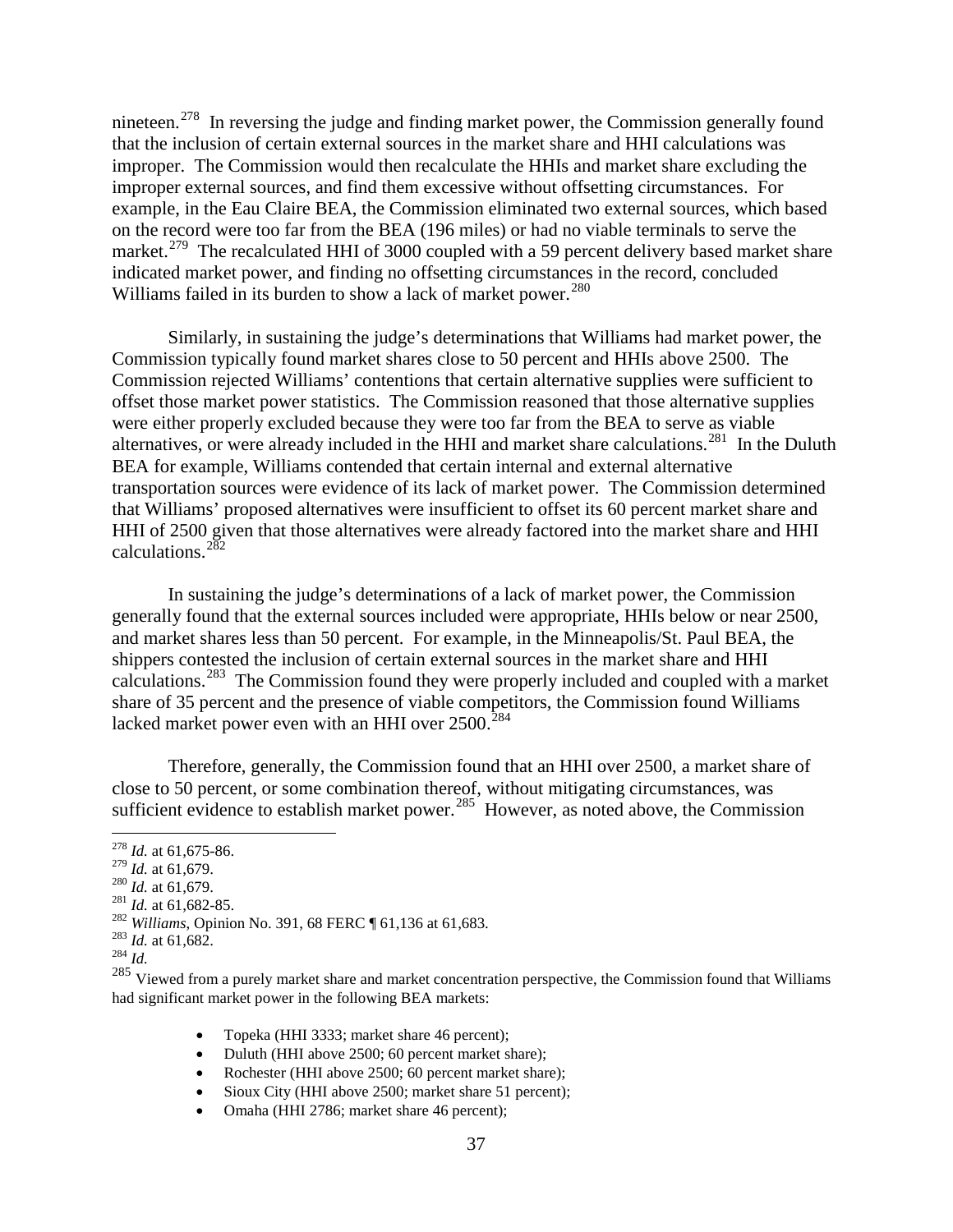found Williams lacked market power in the Minneapolis/St. Paul BEA even where the HHI was over 2500 because of the presence of other mitigating factors, including a market share of 35 percent.

Form of Lighthanded Regulation. With respect to the form of lighthanded regulation permitted in the thirteen markets where Williams lacked market power, the Commission left the rates in those markets free from any ongoing rate constraint.<sup>[286](#page-7-0)</sup> In contrast to *Buckeye*, no price caps or monitoring requirements were imposed on Williams in those markets. The Commission remanded the issue of the appropriate base rates for the remaining nineteen uncompetitive markets.<sup>[287](#page-7-1)</sup>

## *2. Opinion No. 391-A Further Clarifies and Modifies the Market Power Analysis*

Upon rehearing, Williams and several intervenors urged the Commission to reconsider certain markets, primarily contending that various alternative transportation sources should be included or excluded from the analysis, which would subsequently change the HHI and market share calculations. The Commission made several important findings on the appropriate market power analysis, particularly in regards to the evidence that would support alternative sources of transportation. The Commission's reliance on detailed cost data to justify alternative sources of transportation would later lead to a requirement for such data in certain limited circumstances.

Market Concentration and HHI. Again, parties requested that the Commission set certain HHI numbers as a threshold for a lack of market power. In this case, Williams requested a

- Grand Island (HHI above 2500; market share 62 percent);
- Sioux Falls (HHI above 2500; market share 49 percent);
- Aberdeen (HHI above 2500; market share 49 percent);
- Quincy (HHI 2026; market share 74 percent);
- Cedar Rapids, Waterloo, and Ft. Dodge (HHIs between 1800 and 2500; market shares 81 percent, 99 percent, and 98 percent, respectively);
- Springfield (HHI over 3000; market share 38 percent);
- Eau Claire (HHI over 3000; market share 59 percent);
- Des Moines (HHI over 2500; market share 78 percent);
- Kansas City (HHI over 2500; market share 63 percent);
- Lincoln (HHI over 3000; market share 65 percent);
- Fargo (HHI over 3000; market share 51 percent);
- Grand Forks (HHI over 3000; market share of 56 percent).

*Williams*, Opinion No. 391, 68 FERC ¶ 61,136 at 61,682-86. Viewed from a purely market share and market concentration perspective, the Commission found that Williams lacked significant market power in the following BEA markets:

- Minneapolis/St. Paul (HHI over 2500; market share of 35 percent);
- Wausau (HHI of 1801; market share of 37 percent);
- Dubuque (HHI of 2381; market share of 39 percent);
- Davenport (HHI of 2048; market share of 34 percent);
- Columbia (HHI of 1738; market share of 49 percent).  $Id.$  at 61,677-78, 61,682.

<span id="page-7-1"></span><span id="page-7-0"></span><sup>286</sup> *Id.* at 61,695-96. <sup>287</sup> *Id.* 

 $\overline{a}$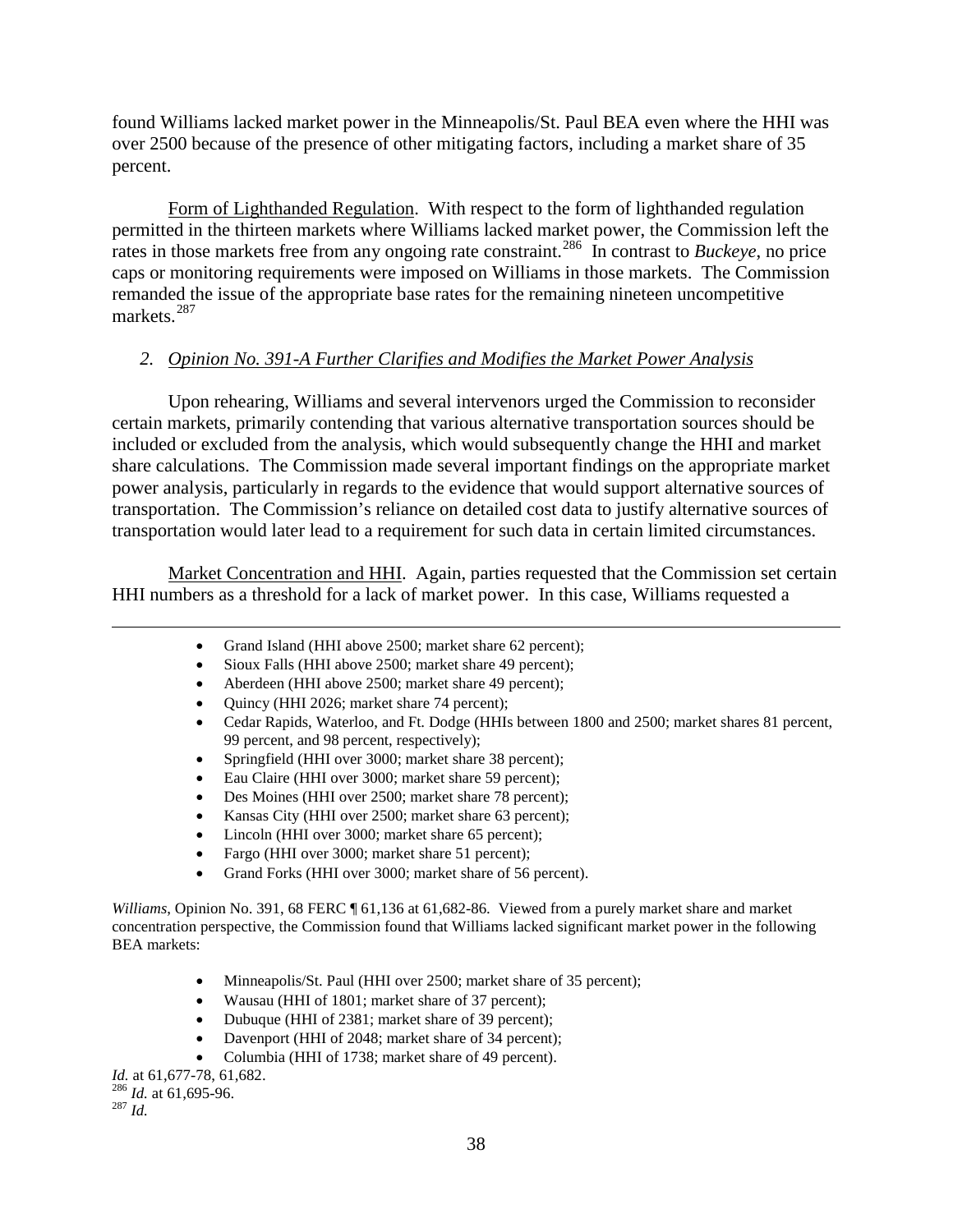holding that an HHI of 1800 should serve as irrebuttable evidence of a lack of market power.<sup>[288](#page-8-0)</sup> Again, the Commission declined for the time being.<sup>289</sup>

Exchanges. On rehearing, the Commission put to rest that exchanges, which are transfers of ownership of oil or a refined petroleum product at a specific location, are entitled to little weight in the market power analysis. Specifically, the Commission stated that "[w]hile exchanges may obviate the use of specific pipeline corridors between two markets, they do not obviate the need for ultimate delivery into [a market]."[290](#page-8-2) Further, the Commission stated that the consideration of exchanges as a mechanism to combat market power is the equivalent of "double counting" because the use of supply capacity to calculate HHI already considers the alternative sources of delivery into a market, including exchanges. [291](#page-8-3)

Ability to Sustain Price Increase as Threshold for Market Power. Intervenor, Texaco, also requested rehearing regarding the Columbia BEA based upon Williams' 49 percent market share and evidence that Williams had recently raised the rates within this market by 44 percent.[292](#page-8-4) Again, the Commission found that significant price increases alone are not indicative of market power.<sup>[293](#page-8-5)</sup> "The existence of competition does not automatically imply an inability to raise rates or even that low rates should prevail. The existence of competition means that price increases above efficient, market-driven equilibrium prices will not be sustainable for any length of time."<sup>[294](#page-8-6)</sup> The Commission found that Texaco had failed to proffer evidence to show that the price increases were evidence of a lack of competition.<sup>[295](#page-8-7)</sup> For example, Texaco neglected to discuss a price freeze that occurred on the pipeline and its relation to the recent increase in price.<sup>[296](#page-8-8)</sup> Importantly, Texaco failed to compare Williams' rates with other alternatives in the market.<sup>[297](#page-8-9)</sup> Absent any showing the price increase was indicative of market power or incongruent with competitors' prices, the Commission declined to grant rehearing.<sup>[298](#page-8-10)</sup>

Alternative Sources of Transportation and Analysis of Particular Markets. Williams contended that the Commission's various findings on the viability of truck transportation of petroleum products were overly conservative.<sup>[299](#page-8-11)</sup> Williams submitted surveys of gas station operators, refineries, and truck transportation providers that supported the cost and capacity viability of truck transportation in excess of 100 miles from BEAs.<sup>300</sup> In perhaps its most important finding in Opinion No. 391-A, the Commission granted rehearing on this issue to consider Williams' evidence on the economic viability of truck transportation where appropriate in the market:

<sup>294</sup> *Id.*

<span id="page-8-9"></span><span id="page-8-8"></span><sup>297</sup> *Id.*

<span id="page-8-12"></span>

<span id="page-8-1"></span><span id="page-8-0"></span><sup>288</sup> *Williams*, Opinion No. 391-A, 71 FERC ¶ 61,291 at 62,127. <sup>289</sup> *Id.* at 62,128.

<sup>290</sup> *Id.* at 62,129.

<span id="page-8-3"></span><span id="page-8-2"></span><sup>291</sup> *Id.*

<span id="page-8-4"></span><sup>&</sup>lt;sup>292</sup> *Id.* at 62,144.

<span id="page-8-5"></span><sup>293</sup> *Williams*, Opinion No. 391-A, 71 FERC ¶ 61,291 at 62,145.

<span id="page-8-7"></span><span id="page-8-6"></span><sup>295</sup> *Id.* <sup>296</sup> *Id.*

<span id="page-8-11"></span><span id="page-8-10"></span><sup>&</sup>lt;sup>298</sup> *Williams*, Opinion No. 391-A, 71 FERC ¶ 61,291 at 62,145.<br><sup>299</sup> *Id.* at 62,123.<br><sup>300</sup> *Id.*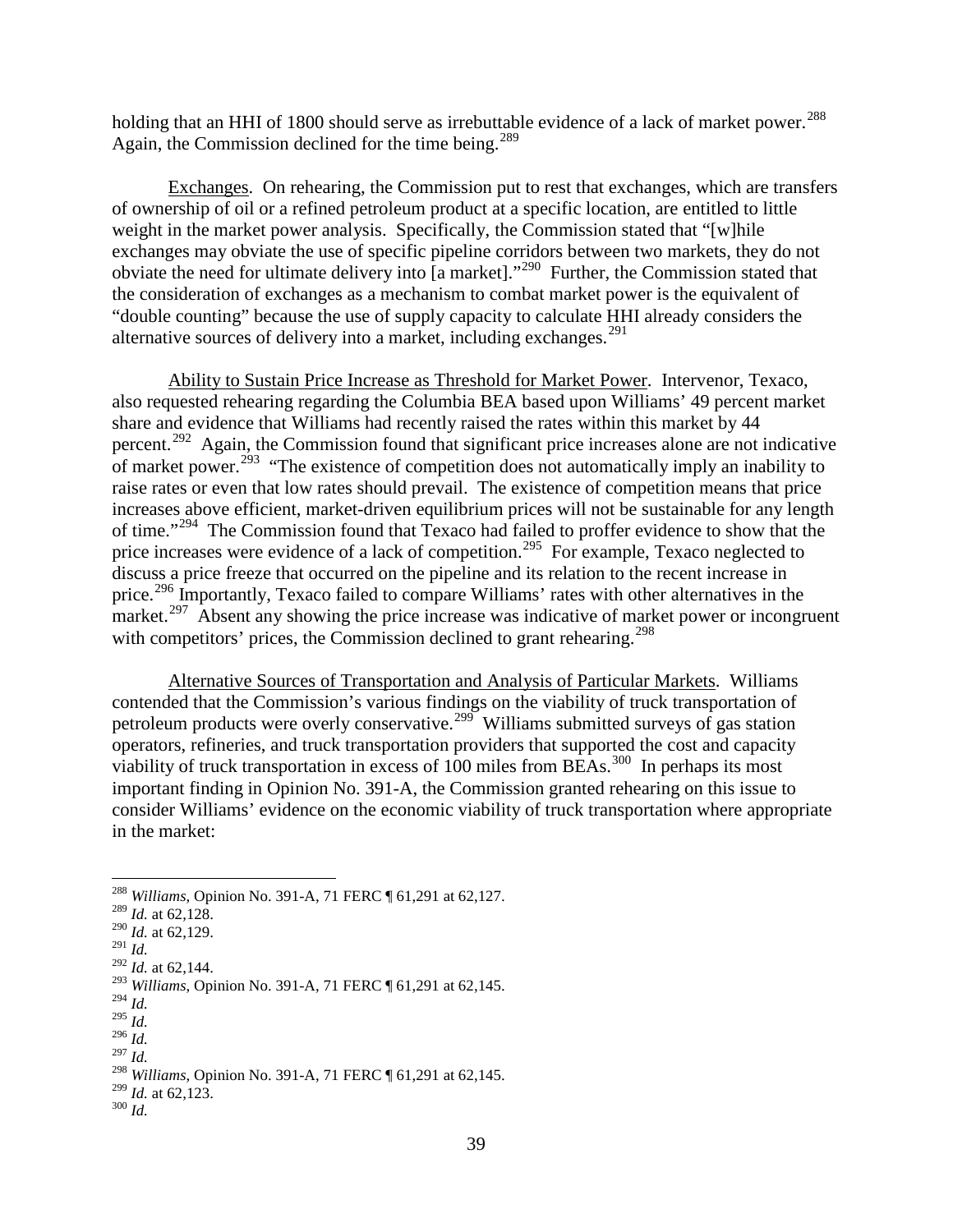[I]n reassessing the viability of external sources, we have carefully examined the record evidence highlighted by Williams in its rehearing request concerning truck deliveries to the individual BEAs and the relative costs of truck, barge, and alternative pipeline deliveries into these markets. Williams['] sponsored exhibits… validate its claim that specified external sources competitively serve the individual BEA markets and, thus, should be included in the assessments of those markets. Williams' exhibits include refinery, truck, and gas station surveys that document truck shipments by origin and destination, as well as extensive tables for each BEA that compare transportation costs for Williams with those of a number of internal and external sources. These cost tables provide pipeline tariffs and a consistent reference guide to trucking costs for distances ranging from eight to 425 miles. On rehearing, the Commission is now persuaded that these comparative cost tables provide a sound basis on which to evaluate the ability of external sources to serve a market competitively, as the comparative costs are highly relevant in determining whether a source can represent effective competition. $301$ 

In utilizing the data on cost competitiveness of truck transportation, the Commission reassessed Williams' market power in several markets. For example, in Opinion No. 391, the Commission had excluded alternate sources from consideration that were in excess of 100 miles from the Kansas City BEA, recalculated the HHI and market shares for that region, and concluded Williams had market power.<sup>302</sup> Upon rehearing in Opinion No. 391-A, the Commission included a refinery and pipeline terminal as external sources that were more than 100 miles from the BEA on the basis that truck transportation from these sources to the BEA was economically viable pursuant to Williams' cost and delivery surveys.<sup>303</sup> The Commission recalculated the HHI to be 2400 and Williams' market share to be 36 percent.<sup>[304](#page-9-3)</sup> Based on these figures, the Commission found that Williams demonstrated its lack of market power in the Kansas City BEA.[305](#page-9-4) This reliance on cost comparison data to justify alternative sources of transportation in excess of the BEA would later become a requirement in specified circumstances. [306](#page-9-5) 

In the Commission's revaluation of the Quincy BEA, it found that a presumption of competitiveness arises from the presence of a waterborne transportation alternative that is significant, accounting for at least 10 percent of deliveries, and expandable. Williams contended in its request for rehearing that the Commission erred in not recognizing the strong competitive effects of barge facilities located in the center of the BEA.<sup>[307](#page-9-6)</sup> The Commission noted that the DOJ report on Oil Pipeline Deregulation determined that "the existence of waterborne traffic, coupled with expandable capacity for waterborne deliveries, makes an oil market

<span id="page-9-1"></span>

<span id="page-9-2"></span>

<span id="page-9-3"></span>

<span id="page-9-5"></span><span id="page-9-4"></span>

<span id="page-9-0"></span><sup>&</sup>lt;sup>301</sup> *Id.* at 62,124.<br><sup>302</sup> *Id.* at 62,134-35.<br><sup>303</sup> *Williams*, Opinion No. 391-A, 71 FERC ¶ 61,291 at 62,135.<br><sup>304</sup> *Id.* at 62,134-35.<br><sup>304</sup> *Id.* at 62,134-35.<br><sup>306</sup> *See TE Products*, 92 FERC ¶ 61,121 at 61,465-67;

<span id="page-9-6"></span><sup>&</sup>lt;sup>307</sup> *Williams*, Opinion No. 391-A, 71 FERC ¶ 61,291 at 62,137.